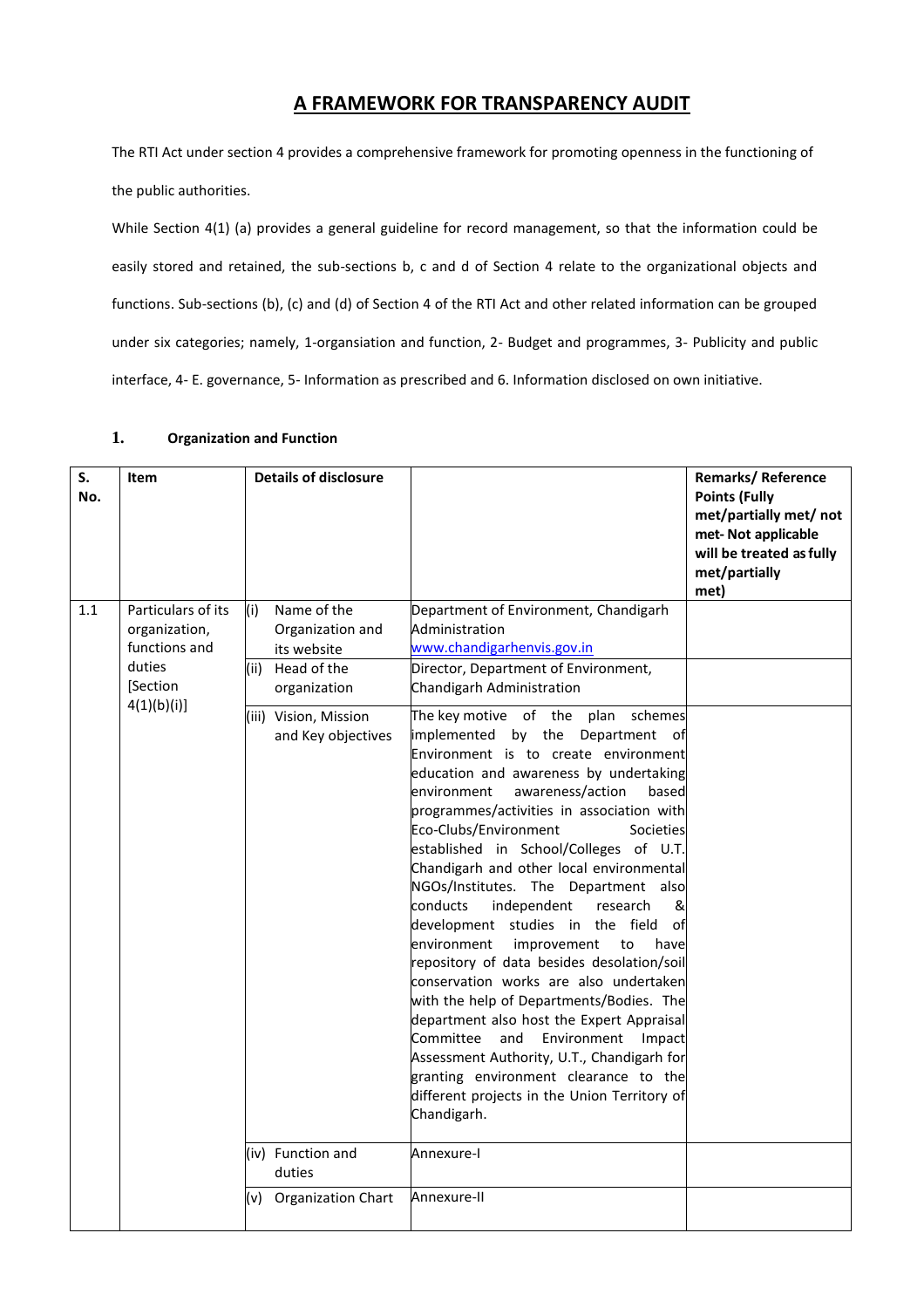| 1.2 | Power and duties<br>of its officers and<br>employees | Powers and duties of Annexure-II<br>(i)<br>officers<br>(administrative,                   |              |             |                                                    |                                                                     |
|-----|------------------------------------------------------|-------------------------------------------------------------------------------------------|--------------|-------------|----------------------------------------------------|---------------------------------------------------------------------|
|     | [Section 4(1)<br>(b)(ii)                             | financial and judicial)<br>(ii) Power and duties of                                       | Annexure-II  |             |                                                    |                                                                     |
|     |                                                      | other employees                                                                           |              |             |                                                    |                                                                     |
|     |                                                      | (iii) Rules/ orders under Punjab Civil Services Rules Vol.I &II<br>which powers and duty  |              |             |                                                    |                                                                     |
|     |                                                      | are derived and<br>(iv) Exercised                                                         |              |             |                                                    |                                                                     |
|     |                                                      |                                                                                           |              |             |                                                    |                                                                     |
|     |                                                      | (v) Work allocation                                                                       | Annexure-II  |             |                                                    |                                                                     |
| 1.3 | Procedure<br>followed in<br>decision making          | Process of decision making. Annexure-III<br>(i)<br>Identify key decision<br>making points |              |             |                                                    |                                                                     |
|     | process [Section                                     | (ii) Final decision making                                                                |              |             |                                                    | HOD/Secretary, Department of Environment (depending                 |
|     | $4(1)(b)(iii)$ ]                                     | authority                                                                                 |              |             | upon financial implication)                        |                                                                     |
|     |                                                      | (iii) Related provisions, acts, rules Punjab Civil Services Rules Vol.I &II<br>etc.       |              |             |                                                    |                                                                     |
|     |                                                      | (iv) Time limit for taking a<br>decisions, if any                                         |              | Annexure-IV |                                                    |                                                                     |
|     |                                                      | (v) Channel of supervision and                                                            |              |             | Ir. Asstt./Sr. Asstt./Scientist 'SD'/Head of       |                                                                     |
| 1.4 | Norms for                                            | accountability<br>Nature of functions/                                                    |              |             | Department/Secretary Environment                   | The key motive of the plan schemes implemented by the               |
|     | discharge of                                         | (i)<br>services offered                                                                   |              |             | Department of Environment is to create environment |                                                                     |
|     | functions [Section                                   |                                                                                           |              |             | education and awareness by undertaking environment |                                                                     |
|     | 4(1)(b)(iv)]                                         | (ii) Norms/ standards for                                                                 |              | Annexure-IV | awareness/action based programmes/activities       |                                                                     |
|     |                                                      | functions/ service delivery                                                               |              |             |                                                    |                                                                     |
|     |                                                      | (iii) Process by which these                                                              |              |             |                                                    | By way of submitting an application to the department               |
|     |                                                      | services can be accessed<br>(iv) Time-limit for achieving the                             |              |             |                                                    |                                                                     |
|     |                                                      | targets                                                                                   |              |             |                                                    |                                                                     |
|     |                                                      | (v) Process of redress of                                                                 |              |             | Representation to the department and through RTI   |                                                                     |
| 1.5 | Rules, regulations,                                  | grievances<br>Title<br>(i)<br>and                                                         | nature<br>of |             |                                                    | The record pertaining to establishment section, purchase/           |
|     | instructions                                         |                                                                                           |              |             |                                                    | store section, account section, cash section record                 |
|     | manual and<br>records for                            |                                                                                           |              | Department  |                                                    | pertaining to the schemes being maintained by the                   |
|     | discharging                                          | (ii) List of Rules, regulations,                                                          |              | 1.          | Administrative matters:-                           |                                                                     |
|     | functions [Section<br>4(1)(b)(v)]                    | instructions manuals                                                                      |              |             | Punjab Civil Services                              | Rules<br>and<br>the<br>instructions issued from time to time by the |
|     |                                                      | and records.                                                                              |              |             |                                                    | Govt. of Punjab and adopted by the                                  |
|     |                                                      |                                                                                           |              |             |                                                    | Chandigarh Administration are followed.                             |
|     |                                                      |                                                                                           |              | 2.          | Financial matters:-<br>General Financial           | Rules, Delegation<br>of                                             |
|     |                                                      |                                                                                           |              |             |                                                    | Financial Power Rules and the instructions                          |
|     |                                                      | (iii) Acts/ Rules manuals etc.                                                            |              | -Do-        | issued from time to time are followed.             |                                                                     |
|     |                                                      | (iv) Transfer policy and transfer<br>orders                                               |              |             | Transfer policy of Chandigarh Administration       |                                                                     |
| 1.6 | Categories of<br>documents held                      | (i) Categories of documents                                                               |              | Sr. No.     | Category of Documents Custodian                    |                                                                     |
|     | by the authority                                     | (ii) Custodian of                                                                         |              | 1.          | Property return of                                 | Establishment                                                       |
|     | under its control<br>[Section $4(1)(b)$              | documents/categories                                                                      |              | 2.          | Group C&D<br><b>ACRs of Group C&amp;D</b>          | General<br>Establishment                                            |
|     |                                                      |                                                                                           |              |             |                                                    | personal                                                            |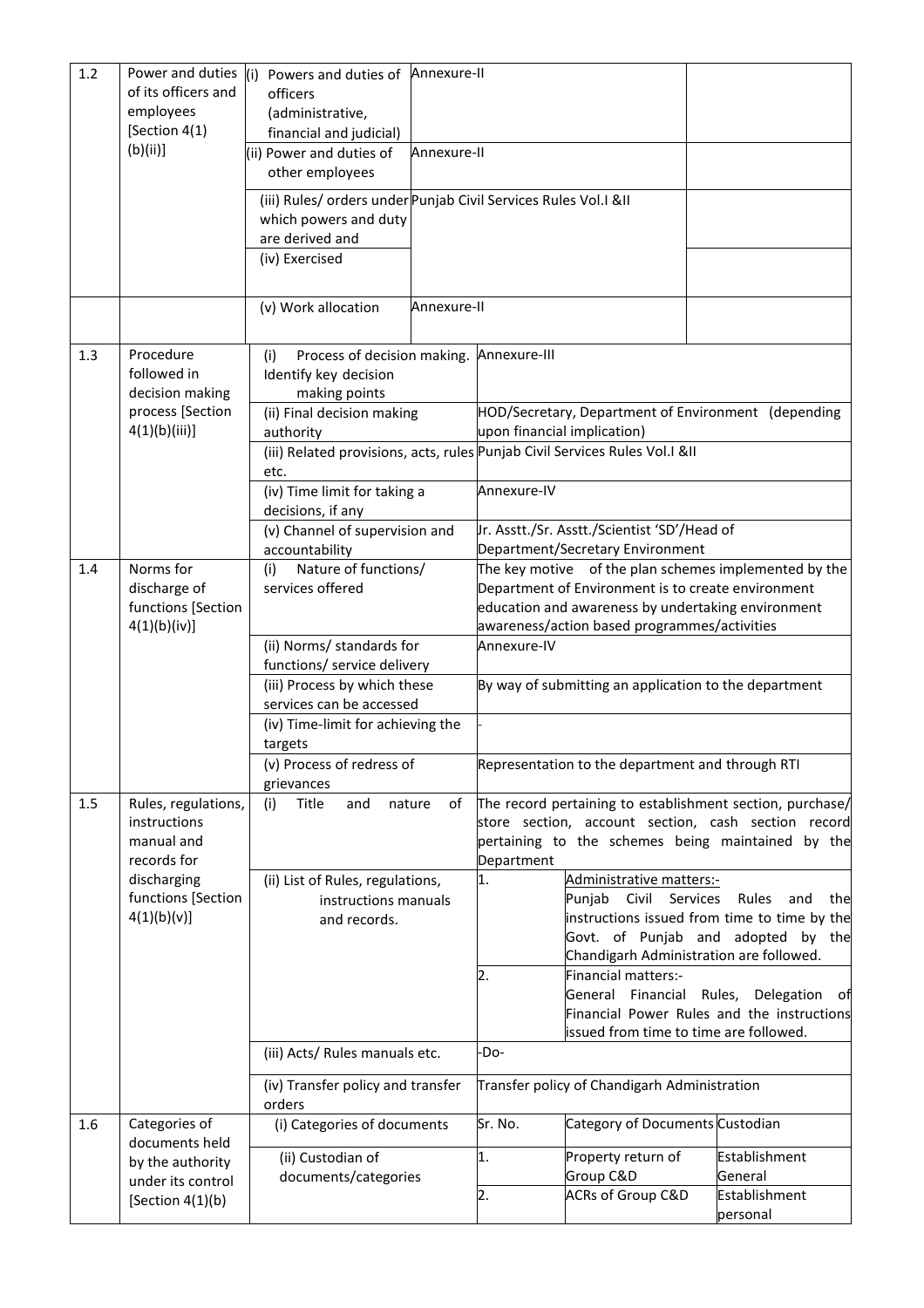|      | (vi)]                               |                                                                                    | 3.      |                                        |             | Service Book Record of Account Section |               |                           |
|------|-------------------------------------|------------------------------------------------------------------------------------|---------|----------------------------------------|-------------|----------------------------------------|---------------|---------------------------|
|      |                                     |                                                                                    |         |                                        |             | Group A, B, C&D                        |               |                           |
| 1.7  | Boards, Councils,                   | Name of Boards, Council, Annexure-V<br>(i)                                         |         |                                        |             |                                        |               |                           |
|      | Committees and                      | Committee etc.                                                                     |         |                                        |             |                                        |               |                           |
|      | other Bodies<br>constituted as part | (ii)<br>Composition                                                                |         |                                        |             |                                        |               |                           |
|      | of the Public                       | Dates from which<br>(iii)                                                          |         |                                        |             |                                        |               |                           |
|      | Authority [Section                  | constituted                                                                        |         |                                        |             |                                        |               |                           |
|      | 4(1)(b)(viii)]                      | Term/Tenure<br>(iv)                                                                |         |                                        |             |                                        |               |                           |
|      |                                     | Powers and functions<br>(v)                                                        |         |                                        |             |                                        |               |                           |
|      |                                     | Whether their meetings<br>(vi)                                                     |         |                                        |             |                                        |               |                           |
|      |                                     | are open to the                                                                    |         |                                        |             |                                        |               |                           |
|      |                                     | public?                                                                            |         |                                        |             |                                        |               |                           |
|      |                                     | (vii) Whether the minutes of the                                                   |         |                                        |             |                                        |               |                           |
|      |                                     | meetings are open<br>to the public?                                                |         |                                        |             |                                        |               |                           |
|      |                                     | (viii) Place where the minutes if                                                  |         |                                        |             |                                        |               |                           |
|      |                                     | open to the public                                                                 |         |                                        |             |                                        |               |                           |
|      |                                     | are available?                                                                     |         |                                        |             |                                        |               |                           |
| 1.8  | Directory of                        | (i)<br>Name and designation                                                        |         | Name of the                            |             | Designation                            | Telephone No. |                           |
|      | officers and                        |                                                                                    |         | Officer/Employer                       |             |                                        |               |                           |
|      | employees                           | (ii) Telephone, Fax and email ID                                                   |         | Sh. Jatinder K.                        |             | Sr. Scale                              | 2700065       |                           |
|      | [Section 4(1)                       |                                                                                    | Verma   |                                        |             | Stenographer                           |               |                           |
|      | $(b)$ (ix)]                         |                                                                                    |         | Sh. Mukesh Kumar                       |             | Sr. Asstt.                             | -do-          |                           |
|      |                                     |                                                                                    |         | Sh. Prafullo                           |             | Jr. Asstt.                             | -do           |                           |
|      |                                     |                                                                                    |         | Pradhano                               |             |                                        |               |                           |
|      |                                     |                                                                                    |         | Sh. Varinder Singh                     |             | <b>Driver</b>                          | -do-<br>-do-  |                           |
|      |                                     |                                                                                    |         | Sh. Naresh Kashyap<br>Sh. Surinder Pal |             | Peon<br>Attendant                      | -do-          |                           |
|      |                                     |                                                                                    |         |                                        |             |                                        | -do-          |                           |
| 1.9  | Monthly                             | $\mathsf{of}$                                                                      |         | Sh. Hardeep Singh                      |             | Attendant                              |               |                           |
|      | Remuneration                        | (i)<br>List<br>employees<br>Gross monthly<br>with                                  | Sr. No. |                                        | Name of the |                                        |               | <b>Monthly Emoluments</b> |
|      | received by                         | remuneration                                                                       |         |                                        |             | officer/official                       | (Rupees)      |                           |
|      | officers &                          |                                                                                    |         |                                        |             |                                        |               | Ending July-2020          |
|      | employees                           |                                                                                    | 1.      |                                        |             | Sh. Jatinder Kumar                     | 91,348/-      |                           |
|      | including system                    |                                                                                    |         |                                        | Verma       |                                        |               |                           |
|      | of compensation<br>[Section<br>4(1) |                                                                                    | 2.      |                                        |             | Mrs. Mukesh Kumar,                     | 58,122/-      |                           |
|      | $(b)$ $(x)$ ]                       |                                                                                    | 3.      |                                        |             | Sh. Prafullo Pradhano,                 | 51,443/       |                           |
|      |                                     |                                                                                    | 4.      |                                        |             | Sh. Varinder Singh,                    | 53,191/-      |                           |
|      |                                     |                                                                                    |         |                                        |             |                                        |               |                           |
|      |                                     |                                                                                    | 5.      |                                        |             | Sh. Naresh Kashyap,                    | 44,207/-      |                           |
|      |                                     |                                                                                    | 6.      |                                        |             | Sh. Surinder Pal,                      | 46,575/-      |                           |
|      |                                     |                                                                                    | 7.      |                                        |             | Sh. Hardeep Singh,                     | $27,140/-$    |                           |
|      |                                     | System of compensation Besides monthly remuneration, there is no system of<br>(ii) |         |                                        |             |                                        |               |                           |
|      |                                     | as provided in its                                                                 |         | compensation.                          |             |                                        |               |                           |
|      |                                     | regulations                                                                        |         |                                        |             |                                        |               |                           |
|      |                                     |                                                                                    |         |                                        |             |                                        |               |                           |
|      |                                     |                                                                                    |         |                                        |             |                                        |               |                           |
|      |                                     |                                                                                    |         |                                        |             |                                        |               |                           |
|      |                                     |                                                                                    |         |                                        |             |                                        |               |                           |
| 1.10 | Name, designation                   | (i) Name and designation of                                                        | Sr.     | Name of the                            |             | Designati                              | Telephone     | Residential               |
|      | and other                           | the public information                                                             | No.     | Central                                |             | on                                     | No. (Office/  | Address                   |
|      | particulars of                      | officer (PIO), Assistant                                                           |         | Publication                            |             |                                        | Residence)    |                           |
|      | public information                  | Public Information (s) &                                                           |         | Information                            |             |                                        |               |                           |
|      | officers                            | Appellate Authority                                                                |         | Officer.                               |             |                                        |               |                           |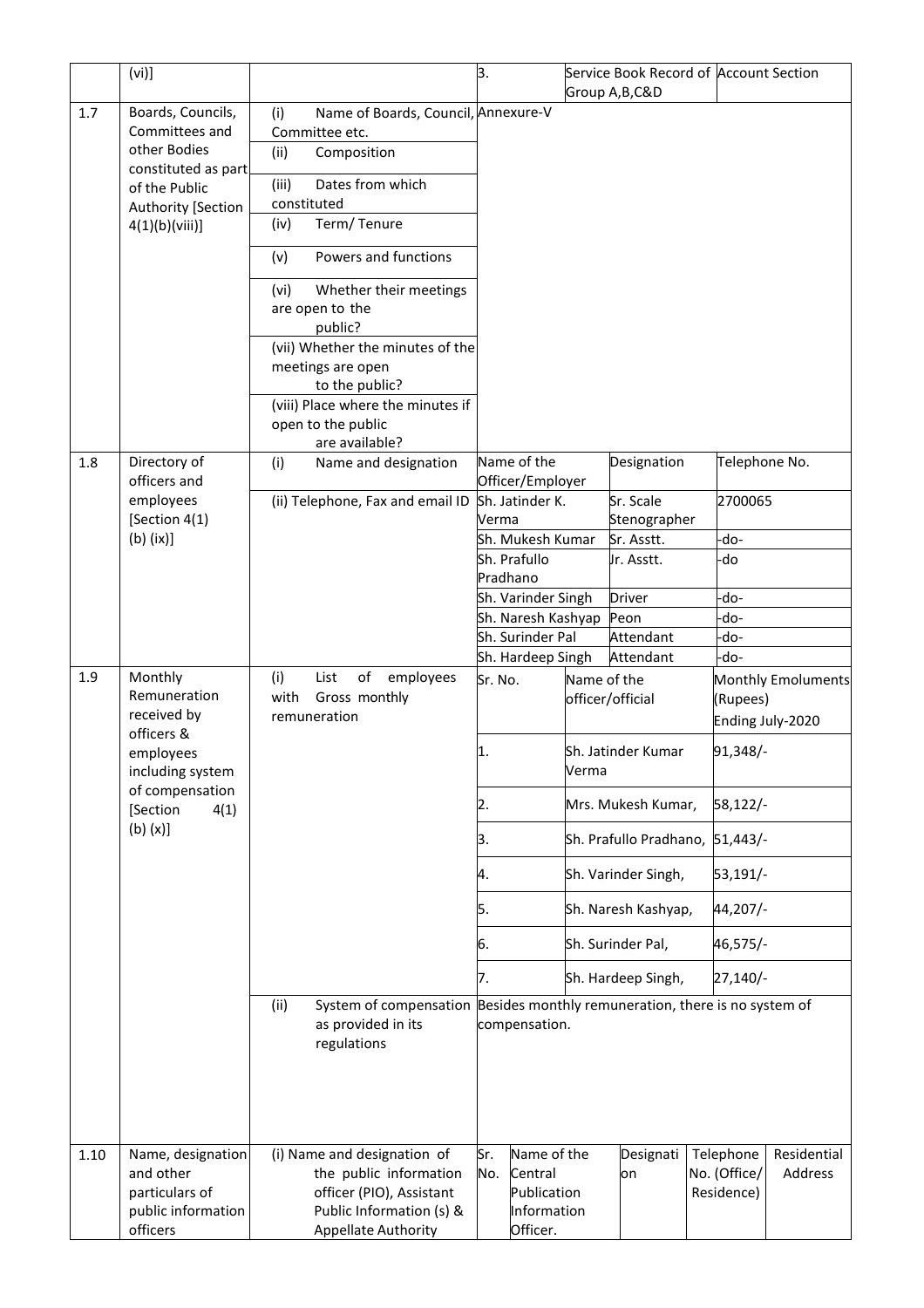|      | 4(1)<br>[Section<br>$(b)$ (xvi)]                                                                        | (ii)<br>Address, telephone<br>numbers and email ID of<br>each designated official.                                                                                                                       | 1.      | Sh. Debendra<br>Dalai, IFS                                  | Director<br>ent               | 0172-<br>Environm 2700065(O) 7-A,<br>nodenv-<br>chd@nic.in<br>direnvchan<br>digarh@gm<br>ail.com | #200, Sector<br>Chandigarh.                      |
|------|---------------------------------------------------------------------------------------------------------|----------------------------------------------------------------------------------------------------------------------------------------------------------------------------------------------------------|---------|-------------------------------------------------------------|-------------------------------|--------------------------------------------------------------------------------------------------|--------------------------------------------------|
|      |                                                                                                         |                                                                                                                                                                                                          | 1.      | Sh. Mukesh<br>Kumar                                         | Senior<br>Assistant<br>(Env.) | 0172-<br>nodenv-<br>chd@nic.in<br>direnvchan<br>digarh@gm<br>ail.com                             | #3351,<br>2700065(O) Sector 22-D,<br>Chandigarh. |
| 1.11 | No. Of employees<br>against whom<br>Disciplinary action<br>has been<br>proposed/taken<br>(Section 4(2)) | No. of employees against whom Nil<br>disciplinary action has been<br>Pending for Minor<br>(i)<br>penalty or major penalty<br>proceedings                                                                 |         |                                                             |                               |                                                                                                  |                                                  |
|      |                                                                                                         | <b>Finalised for Minor</b><br>(ii)<br>penalty or major<br>penalty proceedings                                                                                                                            | One     |                                                             |                               |                                                                                                  |                                                  |
| 1.12 | Programmes to<br>advance<br>understanding of<br><b>RTI</b><br>(Section 26)                              | Educational programmes RTI training as conducted by the Chandigarh<br>(i)<br>Efforts to encourage<br>(ii)<br>public authority to<br>participate in these<br>programmes<br>(iii)<br>Training of CPIO/APIO | to time | Administration which is attended by the officials from time |                               |                                                                                                  |                                                  |
|      |                                                                                                         | Update & publish<br>(iv)<br>guidelines on RTI by the<br><b>Public Authorities</b><br>concerned                                                                                                           | Nil     |                                                             |                               |                                                                                                  |                                                  |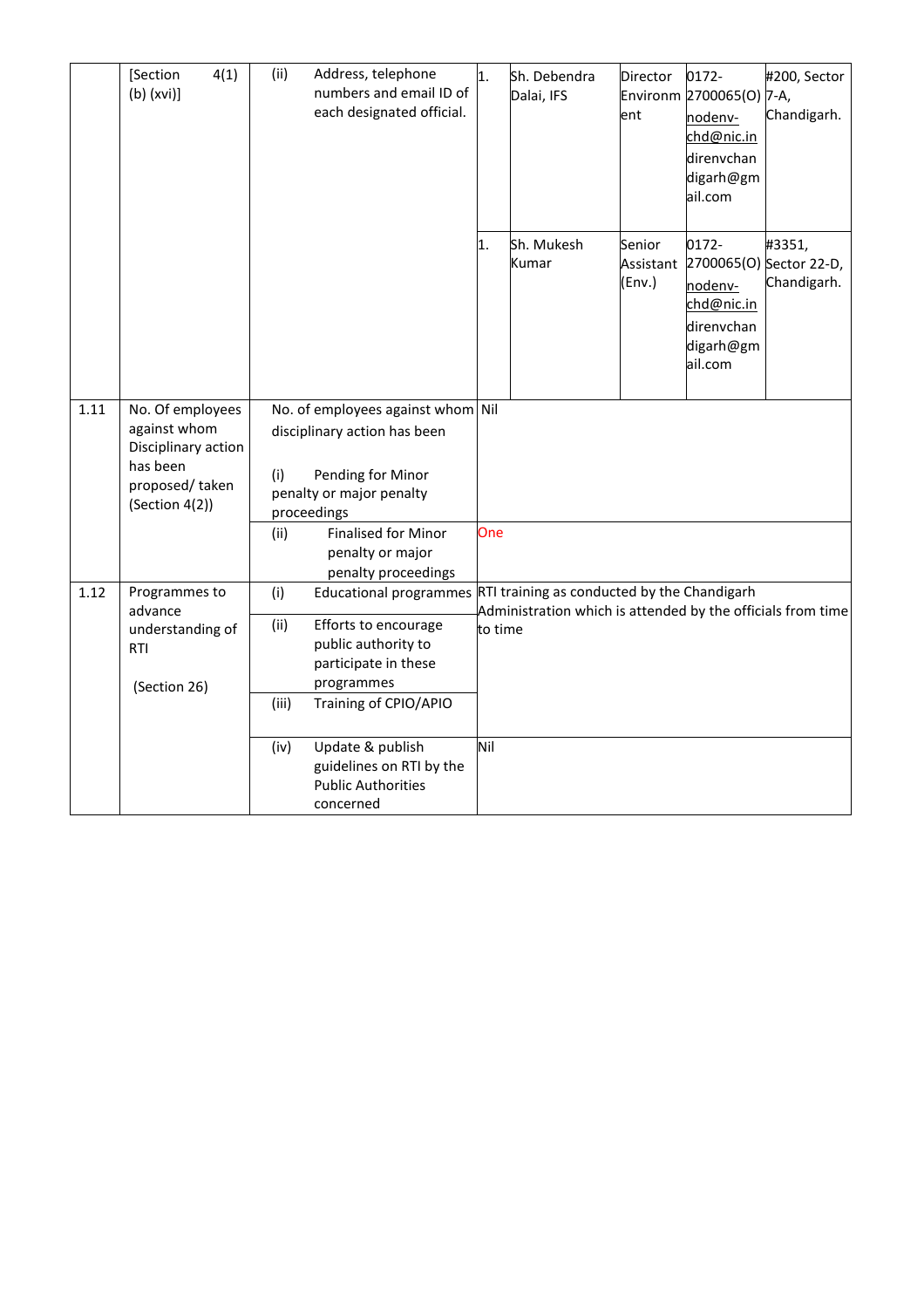| 2.        | <b>Budget and Programme</b>                                                                                                                                    |                                                                                                                                                                                                                                                                                                                                                                                                                                                                                                 |                                                                                                                                                          |
|-----------|----------------------------------------------------------------------------------------------------------------------------------------------------------------|-------------------------------------------------------------------------------------------------------------------------------------------------------------------------------------------------------------------------------------------------------------------------------------------------------------------------------------------------------------------------------------------------------------------------------------------------------------------------------------------------|----------------------------------------------------------------------------------------------------------------------------------------------------------|
| S.<br>No. | Item                                                                                                                                                           | <b>Details of disclosure</b>                                                                                                                                                                                                                                                                                                                                                                                                                                                                    | Remarks/Reference<br><b>Points (Fully</b><br>met/partially met/<br>not<br>met-<br>applicable<br>Not<br>will be treated as<br>fully met/partially<br>met) |
| 2.1       | Budget allocated to<br>each agency<br>including all plans,<br>proposed<br>expenditure and<br>reports on<br>disbursements made<br>etc. [Section<br>4(1)(b)(xi)] | Annexure-VI<br>(i)<br>Total Budget for the public<br>authority<br>Budget for each agency<br>(ii)<br>and plan &<br>programmes<br>(iii)<br>Proposed expenditures<br>(iv)<br>Revised budget for each<br>agency, if any<br>(v)<br>Report on disbursements<br>All the payments are<br>made and place where the<br>made through the<br>related reports are available Central Treasury, UT,<br>Chandgiarh                                                                                              |                                                                                                                                                          |
| 2.2       | Foreignand<br>domestic tours<br>during 2019-20                                                                                                                 | (i)<br><b>Budget</b><br>No separate budget is<br>allotted for tours<br>(ii)<br>Foreign and domestic Tours Nil<br>by ministries and officials of<br>the rank of Joint Secretary<br>to the Government and<br>above, as well as the heads<br>of the Department.<br>Places visited<br>a)<br>b)<br>The period of visit<br>The number of<br>$\mathbf{c})$<br>members in the<br>official delegation<br>$\rm d)$<br>Expenditure on the<br>visit                                                         |                                                                                                                                                          |
|           |                                                                                                                                                                | (iii)<br>Not Applicable<br>Information related to<br>procurements<br>Notice/tender<br>a)<br>enquires, and<br>corrigenda if any<br>thereon,<br>b)<br>Details of the bids<br>awarded comprising<br>the names of the<br>suppliers of goods/<br>services being<br>procured,<br>The works contracts<br>$\mathbf{c})$<br>concluded $-$ in any<br>such combination of<br>the above- and<br>The rate /rates and<br>d)<br>the total amount at<br>which such<br>procurement or works<br>contract is to be |                                                                                                                                                          |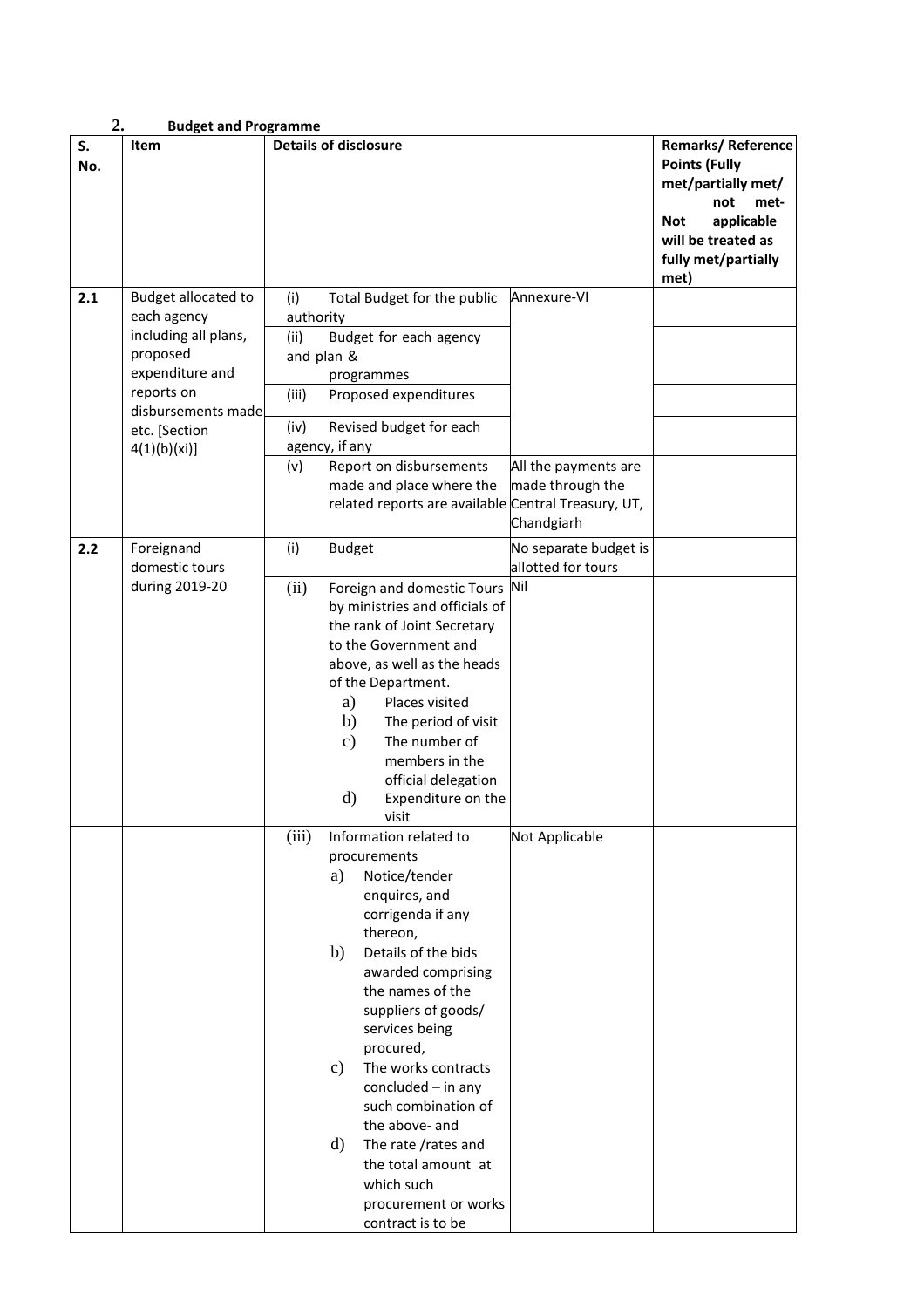|     |                      | executed.                                           |                       |  |
|-----|----------------------|-----------------------------------------------------|-----------------------|--|
|     |                      |                                                     |                       |  |
|     |                      |                                                     |                       |  |
|     |                      |                                                     |                       |  |
|     |                      |                                                     |                       |  |
|     |                      |                                                     |                       |  |
|     |                      |                                                     |                       |  |
|     |                      |                                                     |                       |  |
|     |                      |                                                     |                       |  |
|     |                      |                                                     |                       |  |
|     |                      |                                                     |                       |  |
|     |                      |                                                     |                       |  |
|     |                      |                                                     |                       |  |
| 2.3 | Manner of execution  | Name of the<br>(i)                                  | Not Applicable as no  |  |
|     | of subsidy           | programme of activity                               | subsidy scheme is in  |  |
|     | programme [Section   | Objective of the<br>(ii)                            | existence             |  |
|     | 4(i)(b)(xii)]        | programme                                           |                       |  |
|     |                      | Procedure to avail<br>(iii)                         |                       |  |
|     |                      | benefits                                            |                       |  |
|     |                      | (iv)<br>Duration of the                             |                       |  |
|     |                      | programme/ scheme                                   |                       |  |
|     |                      | Physical and financial<br>(v)                       |                       |  |
|     |                      | targets of the                                      |                       |  |
|     |                      | programme                                           |                       |  |
|     |                      | (vi)<br>Nature/<br>scale<br>of                      |                       |  |
|     |                      | subsidy<br>/amount                                  |                       |  |
|     |                      | allotted                                            |                       |  |
|     |                      | Eligibility criteria for<br>(vii)                   |                       |  |
|     |                      | grant of subsidy                                    |                       |  |
|     |                      | Details of beneficiaries<br>(viii)                  |                       |  |
|     |                      | of subsidy                                          |                       |  |
|     |                      | programme (number,                                  |                       |  |
|     |                      | profile etc)                                        |                       |  |
| 2.4 | Discretionary and    | (i)<br>Discretionary<br>and                         | Not Applicable as no  |  |
|     | non-discretionary    | grants/<br>allocations                              | discretionary and non |  |
|     | grants.              | to                                                  | discretionary grants  |  |
|     |                      | State                                               | are given.            |  |
|     |                      | Govt./                                              |                       |  |
|     |                      | NGOs/other institutions                             |                       |  |
|     |                      | (ii) Annual accounts of all                         |                       |  |
|     |                      | legal entities who are                              |                       |  |
|     |                      | provided grants by                                  |                       |  |
|     |                      | public authorities                                  |                       |  |
| 2.5 | Particulars<br>of    | Concessions, permits or Not Applicable as no<br>(i) |                       |  |
|     | of<br>recipients     | authorizations                                      | concessions, permits  |  |
|     | concessions, permits | granted by public                                   | or authorizations is  |  |
|     |                      | authority                                           |                       |  |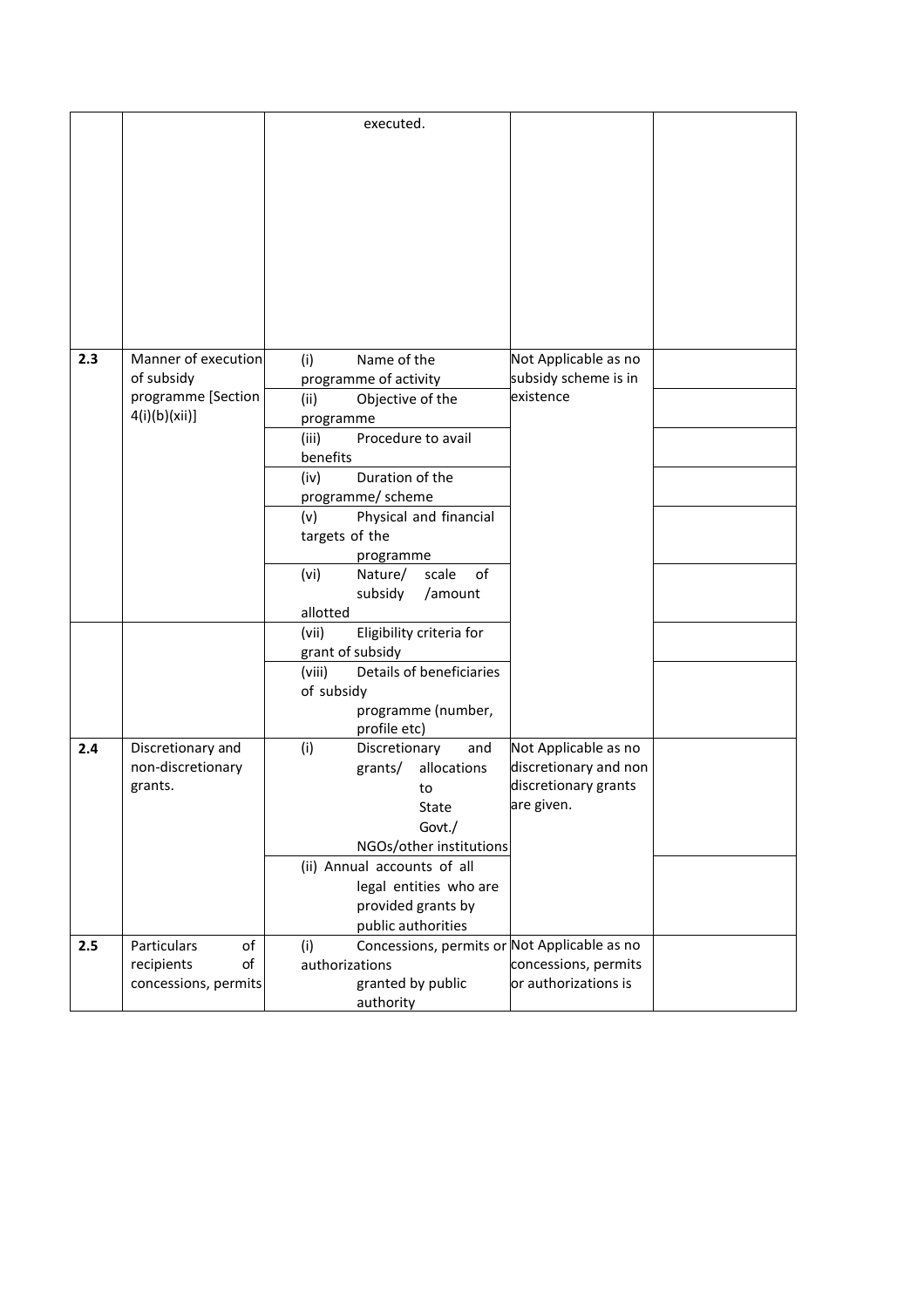|     | of<br>authorizations<br>by<br>granted<br>the<br>public authority<br>$[Section 4(1)$ (b)<br>$(xiii)$ ] | (ii)<br>each<br>For<br>concessions, permit<br>Eligibility criteria<br>a)<br>b)<br>Procedure<br>for<br>permits of<br>authorizations                                          | granted |  |
|-----|-------------------------------------------------------------------------------------------------------|-----------------------------------------------------------------------------------------------------------------------------------------------------------------------------|---------|--|
|     |                                                                                                       | Name and address<br>C)<br>of the recipients given<br>concessions/<br>permits or<br>authorisations<br>d) Date of award<br>of<br>concessions<br>/permits of<br>authorizations |         |  |
| 2.6 | CAG & PAC<br>paras                                                                                    | CAG and PAC paras and the action<br>taken reports (ATRs) after these have                                                                                                   | 01      |  |
|     |                                                                                                       | been laid on the table of<br>Administrator, U.T., Chandigarh.                                                                                                               |         |  |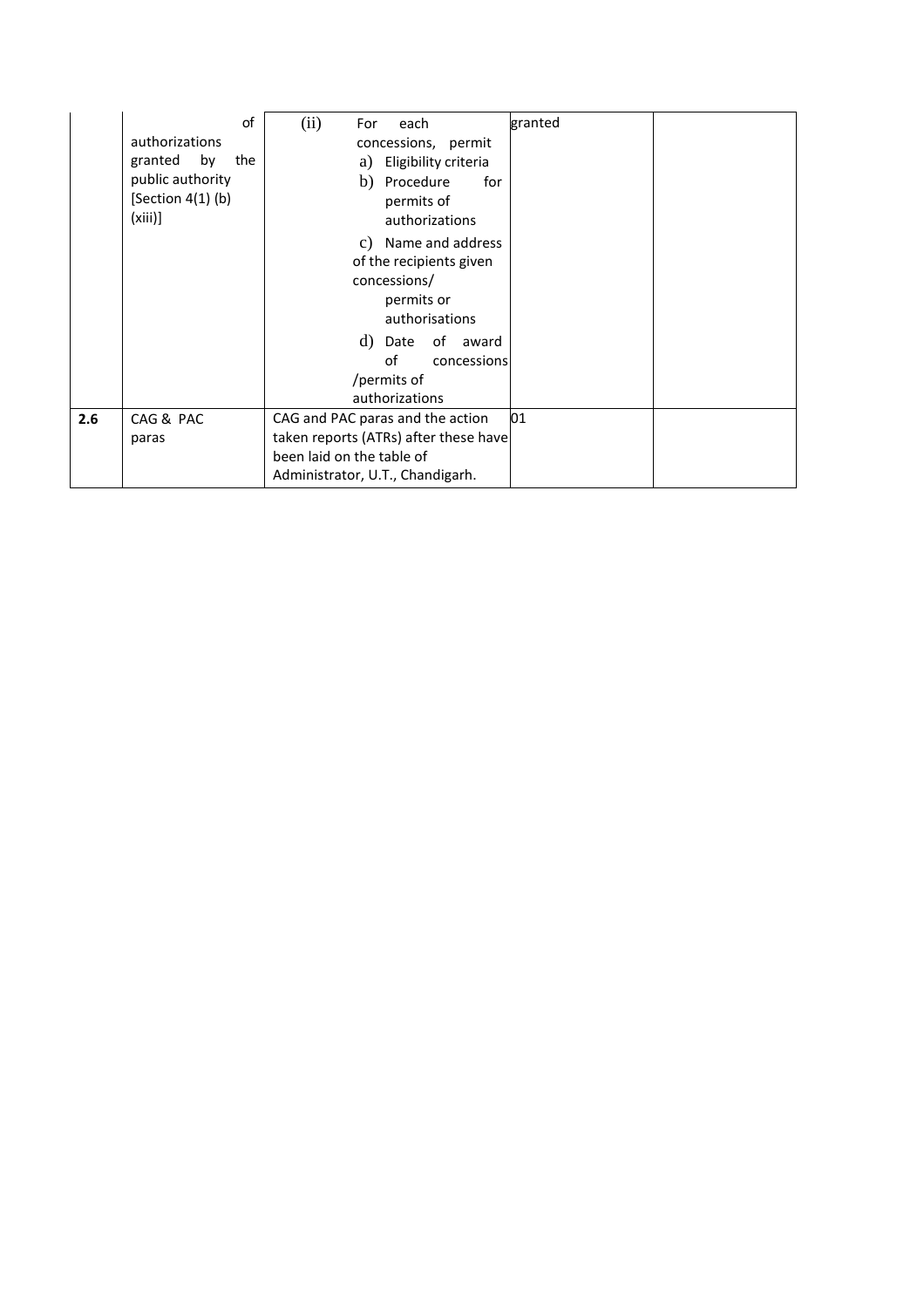### **3. Publicity Band Public interface**

| S.<br>No. | Item                                                                                                                                                                                                                          | <b>Details of disclosure</b>                                                                                                                                                                                                                                                                                                                                                                                                                                                                                                                                                                                                                                                                                                                                                                                                                                                                                                                                                                                                                                                                                                                                                                                                                                                                                                                                                 | Remarks/Reference<br><b>Points (Fully</b><br>met/partially met/<br>not<br>met-<br>applicable<br><b>Not</b><br>will be treated as<br>fully met/partially<br>met) |
|-----------|-------------------------------------------------------------------------------------------------------------------------------------------------------------------------------------------------------------------------------|------------------------------------------------------------------------------------------------------------------------------------------------------------------------------------------------------------------------------------------------------------------------------------------------------------------------------------------------------------------------------------------------------------------------------------------------------------------------------------------------------------------------------------------------------------------------------------------------------------------------------------------------------------------------------------------------------------------------------------------------------------------------------------------------------------------------------------------------------------------------------------------------------------------------------------------------------------------------------------------------------------------------------------------------------------------------------------------------------------------------------------------------------------------------------------------------------------------------------------------------------------------------------------------------------------------------------------------------------------------------------|-----------------------------------------------------------------------------------------------------------------------------------------------------------------|
| 3.1       | Particulars for any<br>arrangement for<br>consultation with or<br>representation by<br>the members of the<br>public in relation to<br>the formulation of<br>policy or<br>implementation<br>there of<br>[Section 4(1)(b)(vii)] | Through email or<br>Arrangement<br>for<br>consultations<br>Relevant Acts, Rules, Formsthrough visit to office<br>(i)<br>and other documents<br>between 09.00 hrs to<br>17.00hrs from<br>which<br>are<br>Monday to Friday<br>normally<br>accessed by citizens<br>Time allotted for the<br>(ii)<br>Arrangements for<br>visitors 11.00hrs to<br>consultation with or<br>12.00hrs from<br>representation by<br>Members of the public Monday to Friday<br>a)<br>in policy formulation/<br>policy implementation<br>Day & time allotted for<br>b)<br>visitors<br>Contact details of<br>c)<br>Information &<br><b>Facilitation Counter</b><br>(IFC) to provide<br>publications<br>frequently<br>sought by RTI<br>applicants<br>Not Applicable<br>Public- private partnerships (PPP)<br><b>Details of Special Purpose</b><br>(i)<br>Vehicle (SPV), if any<br>(ii)<br>Detailed project reports<br>(DPRs)<br>(iii)<br>Concession agreements.<br>(iv)<br>Operation and<br>maintenance manuals<br>Other documents<br>(v)<br>generated as part of<br>the implementation of the<br>PPP<br>(vi) Information relating to fees,<br>tolls, or the other kinds of<br>revenues that may be<br>collected under<br>authorization from the<br>government<br>(vii)<br>Information relating to<br>outputs and<br>outcomes<br>The process of the<br>(viii)<br>selection of the<br>private sector party |                                                                                                                                                                 |
|           |                                                                                                                                                                                                                               | (concessionaire etc.)                                                                                                                                                                                                                                                                                                                                                                                                                                                                                                                                                                                                                                                                                                                                                                                                                                                                                                                                                                                                                                                                                                                                                                                                                                                                                                                                                        |                                                                                                                                                                 |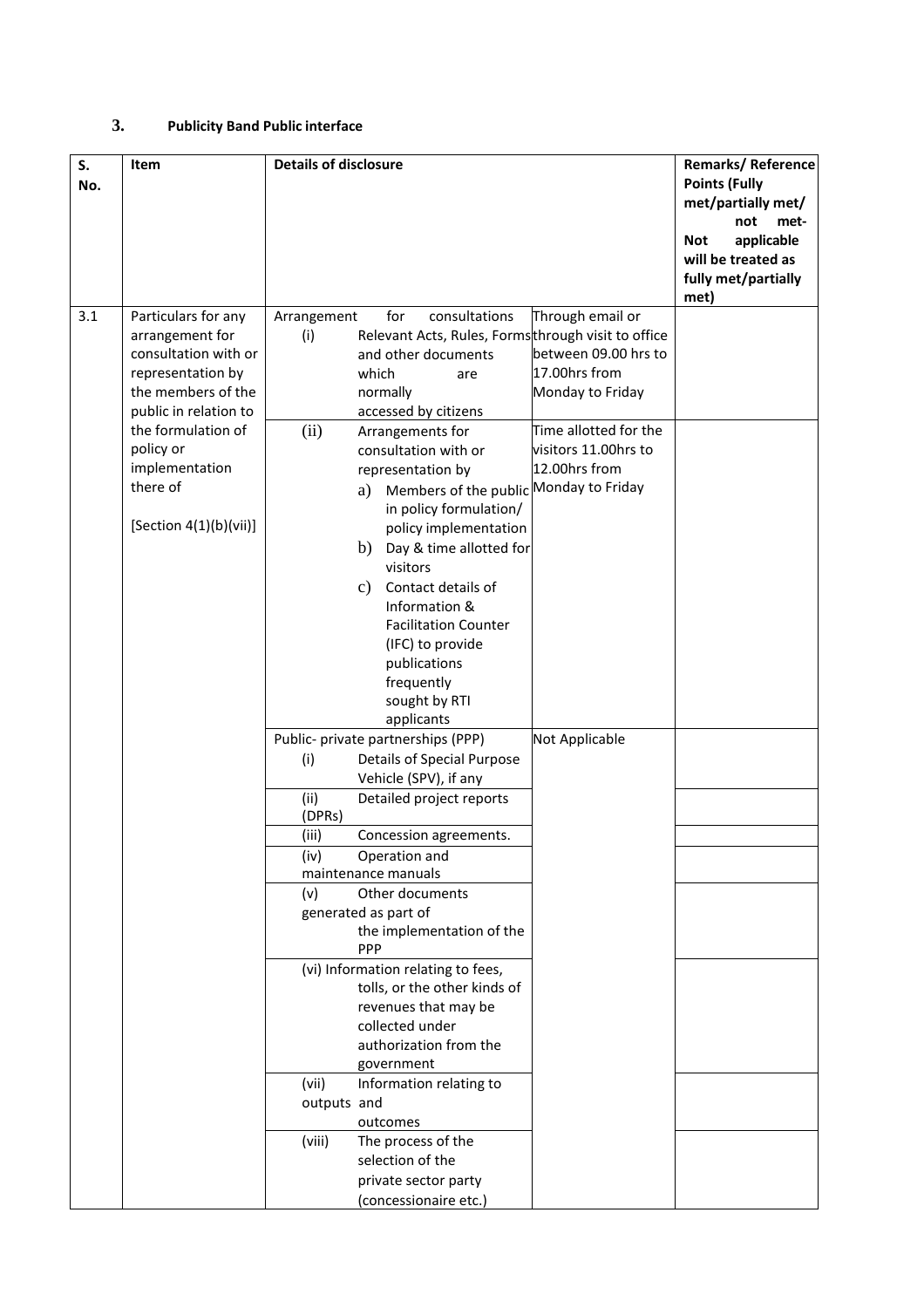|     |                                                                                                                                           | (ix)<br>All payment made under<br>the PPP project                                                                                                                                                                                                                                                                                                                                                          |                                        |
|-----|-------------------------------------------------------------------------------------------------------------------------------------------|------------------------------------------------------------------------------------------------------------------------------------------------------------------------------------------------------------------------------------------------------------------------------------------------------------------------------------------------------------------------------------------------------------|----------------------------------------|
| 3.2 | Are the details of<br>policies / decisions,<br>which affect public,<br>informed to them<br>[Section $4(1)$ (c)]                           | Publish all relevant facts while<br>formulating important policies or<br>announcing decisions which affect<br>public to make the process more<br>interactive;<br>(i) Policy decisions/ legislations<br>taken in the previous one<br>year<br><b>Outline the Public</b><br>(ii)<br>consultation process<br>Outline<br>(iii)<br>the<br>arrangement for<br>formulation<br>consultation<br>before<br>of policy. | Through website                        |
| 3.3 | Dissemination of<br>information widely<br>and in such form and<br>manner which is<br>easily accessible to<br>the public<br>[Section 4(3)] | Use of the most effective means of<br>communication<br>(i)<br>Internet (website)                                                                                                                                                                                                                                                                                                                           | www.chandigarhenvis<br>.gov.in         |
| 3.4 | Form of accessibility<br>of information<br>manual/<br>handbook [Section<br>4(1)(b)                                                        | Information manual/handbook available Information available<br>in<br>Electronic format<br>(i)<br>(ii)<br>Printed format                                                                                                                                                                                                                                                                                    | on website of the<br>Department<br>Nil |
| 3.5 | Whether<br>information manual/<br>handbook available<br>free of<br>cost or not [Section<br>$4(1)(b)$ ]                                    | List of materials available<br>(i)<br>Free of cost<br>(ii)<br>At a reasonable cost of the N.A.<br>medium                                                                                                                                                                                                                                                                                                   | Information available<br>on website    |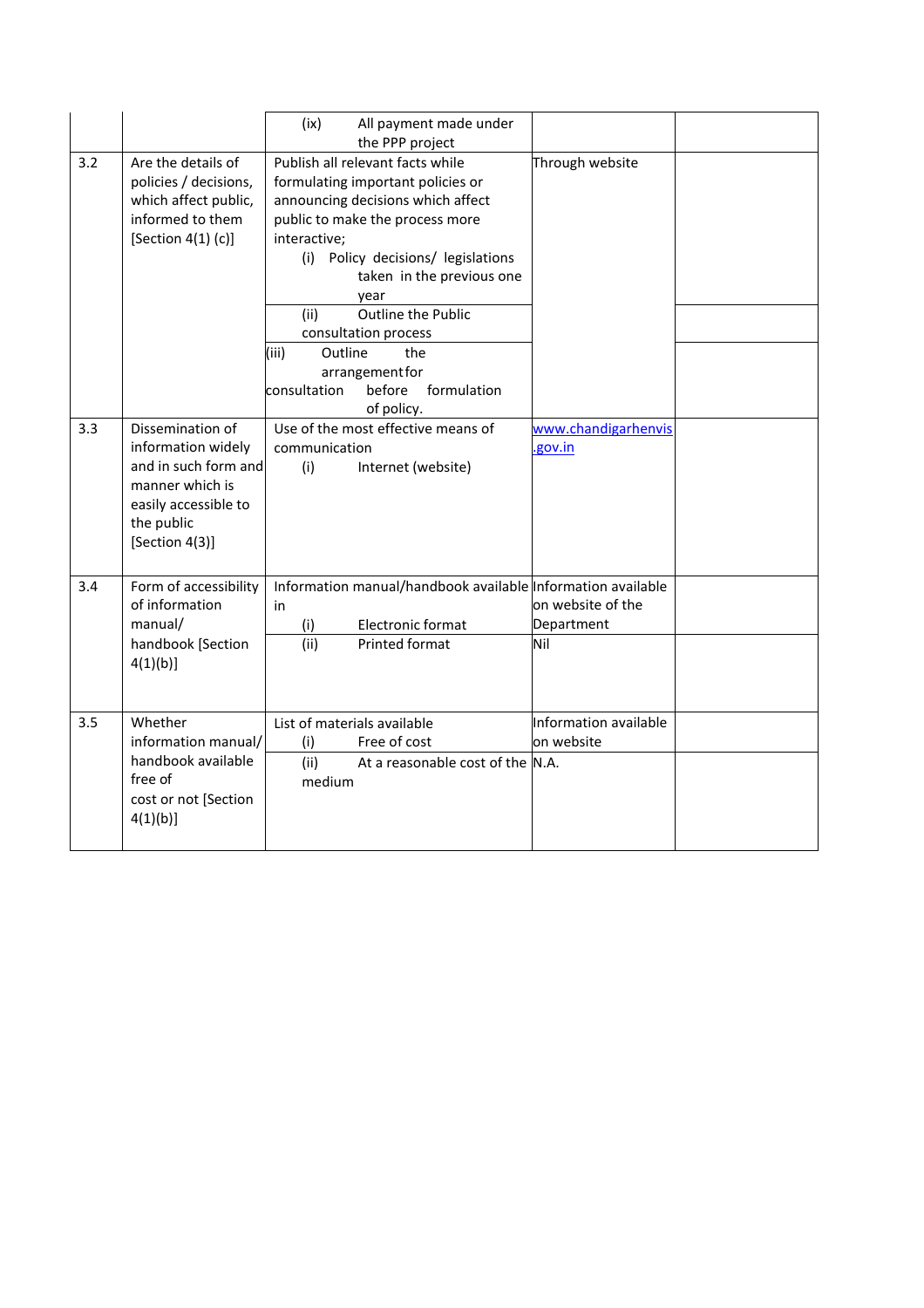## **4. E. Governance**

| $\mathsf{s}$<br>.No. | Item                                                                              | <b>Details of disclosure</b>                                                                                                                    |                                                                                              | <b>Remarks/Reference</b><br><b>Points (Fully</b><br>met/partially met/<br>not<br>met-<br>applicable<br>Not<br>will be treated as<br>fully met/partially<br>met) |
|----------------------|-----------------------------------------------------------------------------------|-------------------------------------------------------------------------------------------------------------------------------------------------|----------------------------------------------------------------------------------------------|-----------------------------------------------------------------------------------------------------------------------------------------------------------------|
| 4.1                  | Language in which<br>Information                                                  | (i) English                                                                                                                                     | Information available<br>on website                                                          |                                                                                                                                                                 |
|                      | Manual/Handbook<br>Available                                                      | (ii) Vernacular/ Local Language                                                                                                                 | N.A.                                                                                         |                                                                                                                                                                 |
| 4.2                  | When was the<br>information<br>Manual/Handbook<br>last updated?                   | Last date of Annual Updation                                                                                                                    | N.A.                                                                                         |                                                                                                                                                                 |
| 4.3                  | Information available<br>in electronic form                                       | (i) Details<br>οf<br>information<br>electronic form                                                                                             | Information available<br>on website                                                          |                                                                                                                                                                 |
|                      | [Section 4(1)(b)(xiv)]                                                            | (ii) Name/ title of the<br>document/record/ other<br>information                                                                                |                                                                                              |                                                                                                                                                                 |
|                      |                                                                                   | (iii) Location where available                                                                                                                  | www.chandigarhenvis<br>gov.in                                                                |                                                                                                                                                                 |
| 4.4                  | Particulars of<br>facilities available to                                         | (i) Name & location of the<br>facilities                                                                                                        | Through email or<br>through visit to office                                                  |                                                                                                                                                                 |
|                      | citizen for obtaining<br>information [Section<br>4(1)(b)(xv)]                     | (ii) Details of information made<br>available                                                                                                   | between 09.00 hrs to<br>17.00hrs from<br>Monday to Friday                                    |                                                                                                                                                                 |
|                      |                                                                                   | (iii) Working hours of the facility                                                                                                             |                                                                                              |                                                                                                                                                                 |
|                      |                                                                                   | (iv) Contact person & contact<br>details (Phone, fax email)                                                                                     | 0172-2700065                                                                                 |                                                                                                                                                                 |
| 4.5                  | Such other<br>information as may<br>be prescribed under<br>section 4(i) (b)(xvii) | Grievance redressal mechanism<br>(i)                                                                                                            | Through CPGRAMs<br>portal and through<br>Grievance portal of<br>Chandigarh<br>Administration |                                                                                                                                                                 |
|                      |                                                                                   | (ii) Details of applications received<br>under<br>RTI and information<br>provided                                                               | 28 in the year 2019-20                                                                       |                                                                                                                                                                 |
|                      |                                                                                   | (iii) List of completed schemes/<br>projects/<br>Programmes                                                                                     |                                                                                              |                                                                                                                                                                 |
|                      |                                                                                   | (iv) List of schemes/ projects/<br>programme<br>underway                                                                                        |                                                                                              |                                                                                                                                                                 |
|                      |                                                                                   | (v) Details of all contracts entered<br>into including name of the<br>contractor, amount of contract<br>and period of<br>completion of contract |                                                                                              |                                                                                                                                                                 |
|                      |                                                                                   | (vi) Annual Report                                                                                                                              |                                                                                              |                                                                                                                                                                 |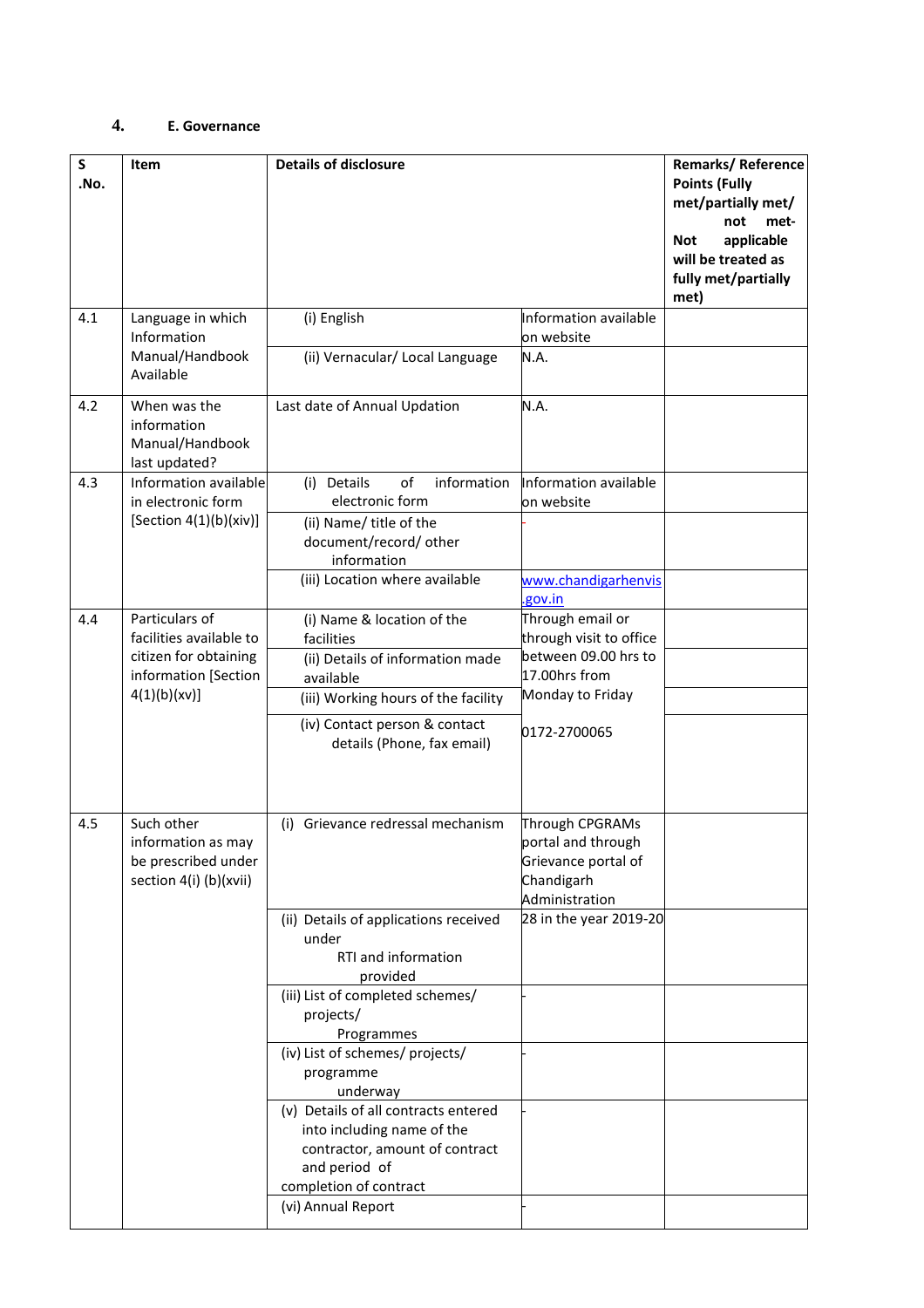|     |                                                                                        | (vii)Frequently Asked Question (FAQs)-                                      |                       |  |
|-----|----------------------------------------------------------------------------------------|-----------------------------------------------------------------------------|-----------------------|--|
|     |                                                                                        | (viii)<br>Any other information such as $\vdash$<br>Citizen's Charter<br>a) |                       |  |
|     |                                                                                        | c) Six monthly reports loaded on the<br>website or not                      | yes                   |  |
|     |                                                                                        | d) Performance against the<br>benchmarks set in the Citizen's<br>Charter    |                       |  |
| 4.6 | Receipt & Disposal of<br>RTI applications &<br>appeals                                 | (i) Details of applications received and 28 in the year 2019-20<br>disposed |                       |  |
|     |                                                                                        | (ii) Details of appeals received and<br>orders issued                       | 1 in the year 2019-20 |  |
| 4.7 | Replies to questions<br>asked in the<br>parliament, if any.<br>[Section<br>4(1)(d)(2)] | Details of questions asked and replies<br>given                             |                       |  |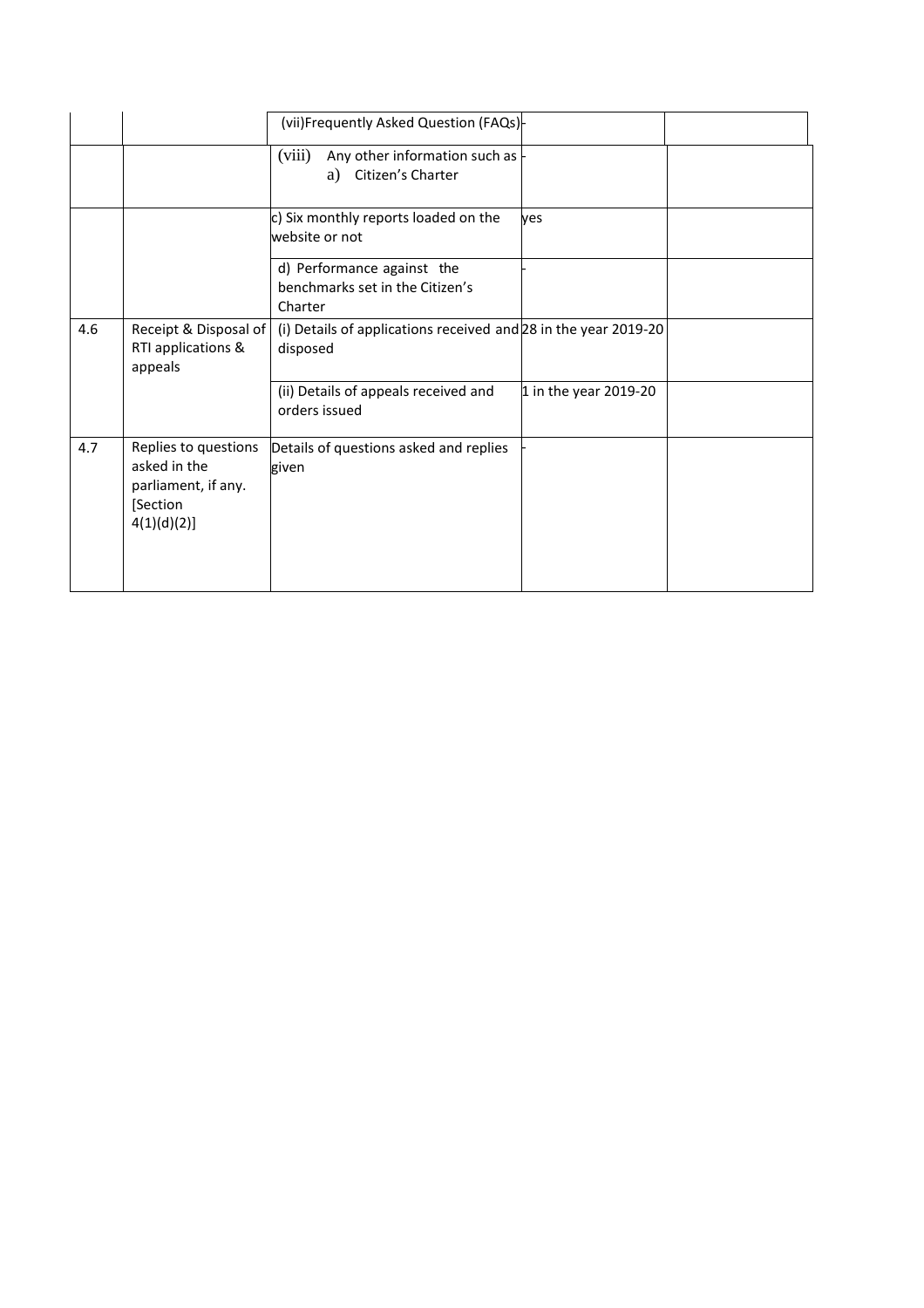# **5. Information as may be prescribed**

| S.<br>No. | Item                                              |       | <b>Details of disclosure</b>                                                                                    |                                                                        | Remarks/<br><b>Reference Points</b><br>(Fully<br>met/partially<br>met/<br>not<br>met-<br>applicable<br><b>Not</b><br>will be treated as |
|-----------|---------------------------------------------------|-------|-----------------------------------------------------------------------------------------------------------------|------------------------------------------------------------------------|-----------------------------------------------------------------------------------------------------------------------------------------|
|           |                                                   |       |                                                                                                                 |                                                                        | fully<br>met/partially<br>met)                                                                                                          |
| 5.1       | Such other<br>information as may<br>be prescribed | (i)   | Name & details of<br>(a) Current CPIOs & First<br>Appellate Authority (FAAs).                                   | CPIO Sh. Mukesh Kumar<br>FAA Sh. Debendra Dalai,<br>Director           |                                                                                                                                         |
|           |                                                   |       | (b) Earlier CPIO& First Appellate CPIO Sh. P.J.S. Dadhwal<br>Authority (FAAs) from<br>1.1.2015                  | upto 31.12.2017<br>FAA Sh. Santosh Kumar,<br>Director, upto 03.09.2018 |                                                                                                                                         |
|           |                                                   | (i)   | Details of third party audit of<br>voluntary disclosure<br>(a) Dates of audit carried out                       | <b>Under process</b>                                                   |                                                                                                                                         |
|           |                                                   |       | (b) Report of the audit carried<br>out                                                                          |                                                                        |                                                                                                                                         |
|           |                                                   | (iii) | Appointment of Nodal Officers<br>not below the rank of Joint<br>Director/ Additional Director                   | Nil                                                                    |                                                                                                                                         |
|           |                                                   |       | (a) Date of appointment<br>(b) Name & Designation of the<br>officers                                            |                                                                        |                                                                                                                                         |
|           |                                                   | (iv)  | Consultancy committee of key<br>stake holders for advice on suo-<br>motu disclosure                             | No                                                                     |                                                                                                                                         |
|           |                                                   |       | (a) Dates from which<br>constituted                                                                             |                                                                        |                                                                                                                                         |
|           |                                                   |       | (b) Name & Designation of the<br>officers                                                                       |                                                                        |                                                                                                                                         |
|           |                                                   | (v)   | Committee of PIOs/FAAs with<br>rich experience in RTI to<br>identify frequently sought<br>information under RTI | No                                                                     |                                                                                                                                         |
|           |                                                   |       | (a) Dates from which<br>constituted<br>(b) Name<br>&<br>Designation                                             |                                                                        |                                                                                                                                         |